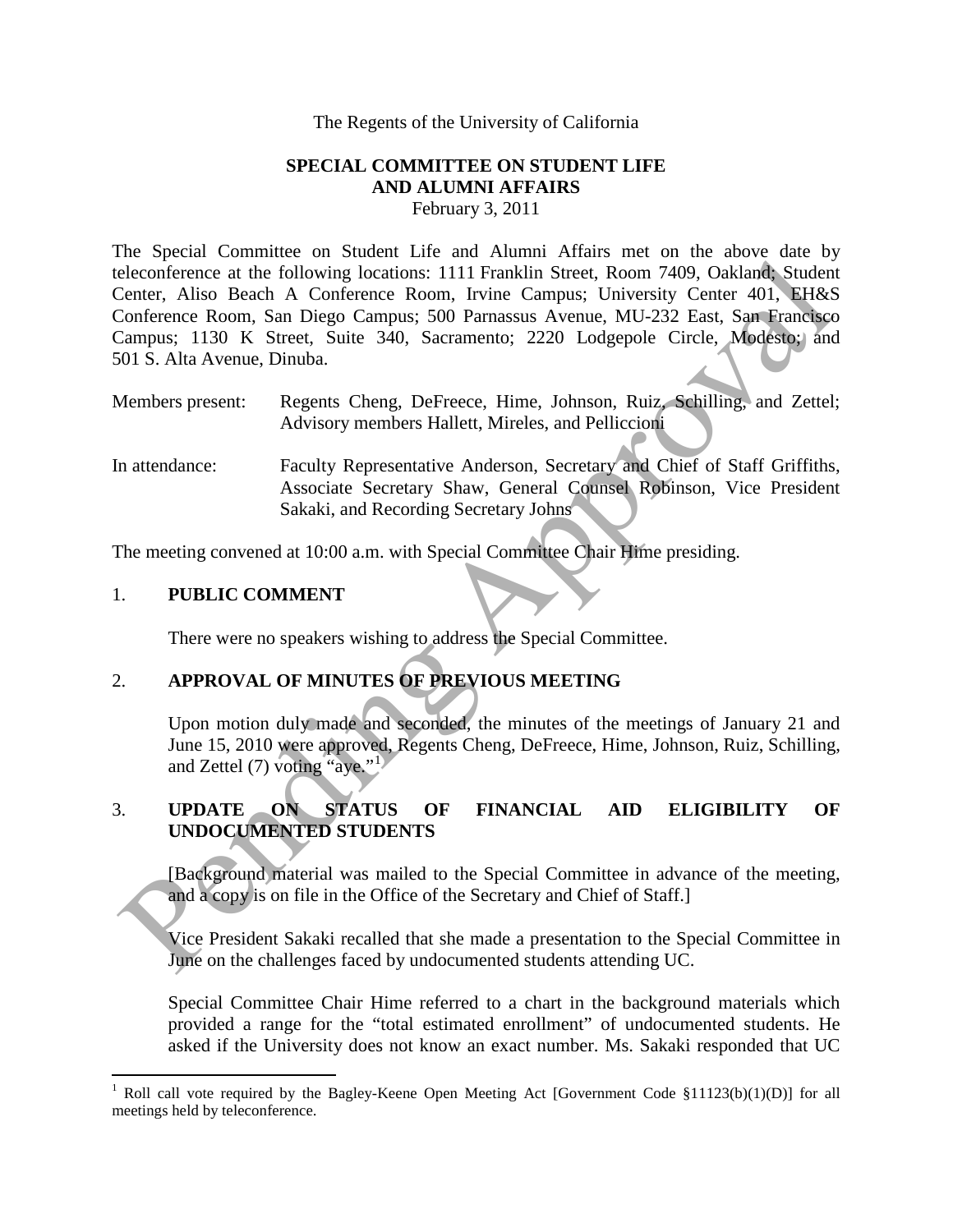does not have a precise number. It enrolls approximately 600 to 800 students who are potentially undocumented. She explained that she used the term "potentially" because the University has limited information about these students. In general, if the University does not know a student's Social Security number, citizenship, or visa status, it considers the student to be "potentially undocumented." Most of these students are from Latino or Asian backgrounds. Many come from low-income families. Most are undergraduates and have strong academic records when they enter the University. Undocumented students typically arrive in the U.S. when they are very young and grow up attending California schools. Some learn of their undocumented status only later, when they wish to apply for a driver license.

Special Committee Chair Hime remarked that, even with the definition "potentially undocumented," this was an unknown number of students. He asked why the University cannot determine an accurate number. Associate Director of University Programs, Student Financial Support David Alcocer responded that the University does not require a birth certificate or a Social Security number from students as a condition of enrollment. Social Security numbers are required only for students who receive financial aid. The University generally does not have Social Security numbers for students, including undocumented students, who do not receive financial aid. The University examines information which may identify students' status, including records it may have of citizenship or employment with the University. Based on this information, the University has arrived at an estimate of 600 to 800 undocumented students among its undergraduate body of 170,000.

Regent Cheng stated that the UC Student Association concurs with this estimate. The nature of these students' situation makes it impossible to determine a precise number.

Ms. Sakaki continued her presentation by observing that the circumstances faced by undocumented students have changed over time. Undocumented students have always been able to enroll at UC. From 1985 to 1991, they were able to enroll as California residents and receive both State and UC financial aid. In 1991, the courts ruled that undocumented students could not establish California residency. At this point they were charged nonresident tuition, but were still eligible for State and UC financial aid. In 1996, a new federal law precluded undocumented students from receiving both State and UC financial aid. Consequently, they had to cover all costs, including nonresident tuition, with their own resources or with private scholarship funds. However, this law allowed states to override the prohibition on State-funded aid. In California, the State enacted Assembly Bill (AB) 540 in 2002. Consistent with this law, students who have attended a California high school for at least three years and have graduated are exempt from paying nonresident tuition at California public colleges and universities. As a result of this law, approximately 70 percent of undocumented students at UC pay in-state fees. mes and the U.S. when they save a service when the distance and the students are a service of the student and the student and the student and the student and the student and the student and the student channel and the stud

Special Committee Chair Hime asked how many undocumented students attended UC before 1991, and how many received financial aid without documentation. Mr. Alcocer responded that the University has not researched this question; he believed that the University does not have the records systems that could provide an answer. There has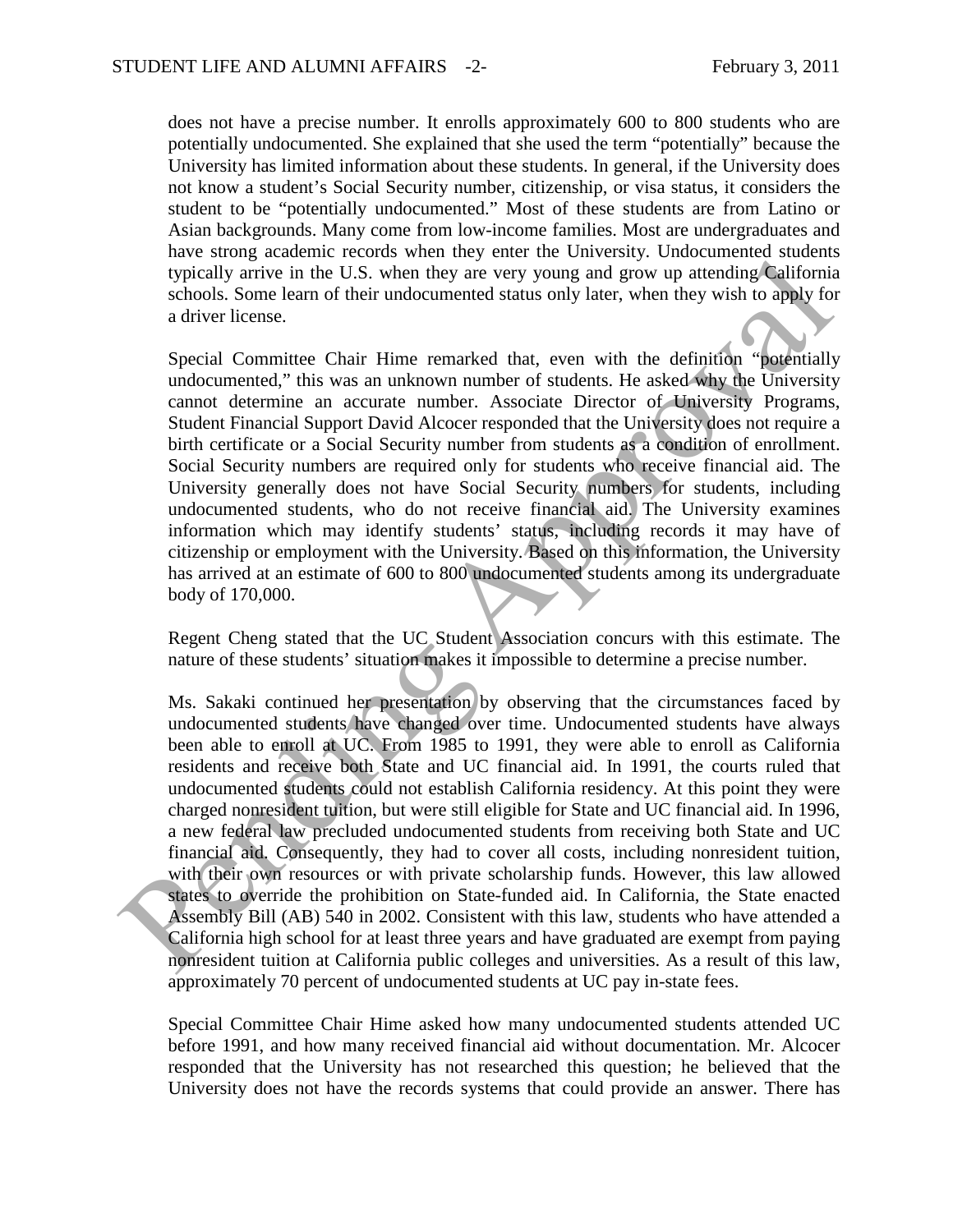been an increase in the number of undocumented students since the passage of AB 540, but he believed that there were not data available on the numbers of these students in the early 1990s.

Ms. Sakaki explained that undocumented students at UC who do not meet the requirements of AB 540 must pay nonresident tuition, currently about \$23,000 for undergraduates. She presented a chart that displayed growth in the estimated numbers of potentially undocumented students, recipients of the AB 540 exemption, over a number of years. The University estimates that between 494 and 632 undocumented students received this benefit in 2009-10. It is clear that AB 540 has been beneficial to undocumented students.

Regent Ruiz asked if the University has estimated future numbers of undocumented students. Ms. Sakaki responded that it assumes a growth trajectory. Mr. Alcocer added that growth in numbers was expected after implementation of AB 540. He anticipated that this growth may soon reach a plateau. Ms. Sakaki noted that fee increases cause hardships for these students, who receive no financial support. Faculty and staff systemwide are engaged in efforts to assist these students with food banks.

Regent Ruiz stated that he would expect fee increases to cause a reduction in the number of these students. He asked if AB 540 has helped to offset fee increases. Mr. Alcocer responded that AB 540 offsets increases in nonresident tuition, but in-state fees have increased for these students. Nevertheless, there has been no decline in the number of undocumented students at UC. He noted that this was remarkable, given that circumstances have become more challenging for them. and the transmission is the transmission of the MB 340 cemption, over a number<br>of year . The University stimulates hat between 494 and 632 undocumented students, excipients of the AB 340 cemption, over a number<br>of years.

Special Committee Chair Hime asked why the University does not have accurate numbers for undocumented students. Deputy General Counsel Birnbaum clarified that the University knows the number of AB 540 students. The number of potentially undocumented students is a small subset of the total number of AB 540 students. There is sometimes confusion on this point.

In response to a question by Special Committee Chair Hime, Mr. Alcocer explained that some AB 540 students are documented students from other states who attend a boarding school in California for at least three years. He confirmed that AB 540 applies to all students who fulfill the law's requirements; it is not limited to undocumented students. International students are not covered by AB 540.

Regent DeFreece asked about the situation of students from families in which one or both parents are incarcerated. Mr. Alcocer responded that they would qualify for the exemption if they fulfilled the high school attendance requirements, even though they would be nonresidents.

Regent Zettel asked if some AB 540 students are children of military personnel from other states stationed in California. Director of Student Financial Support Kate Jeffery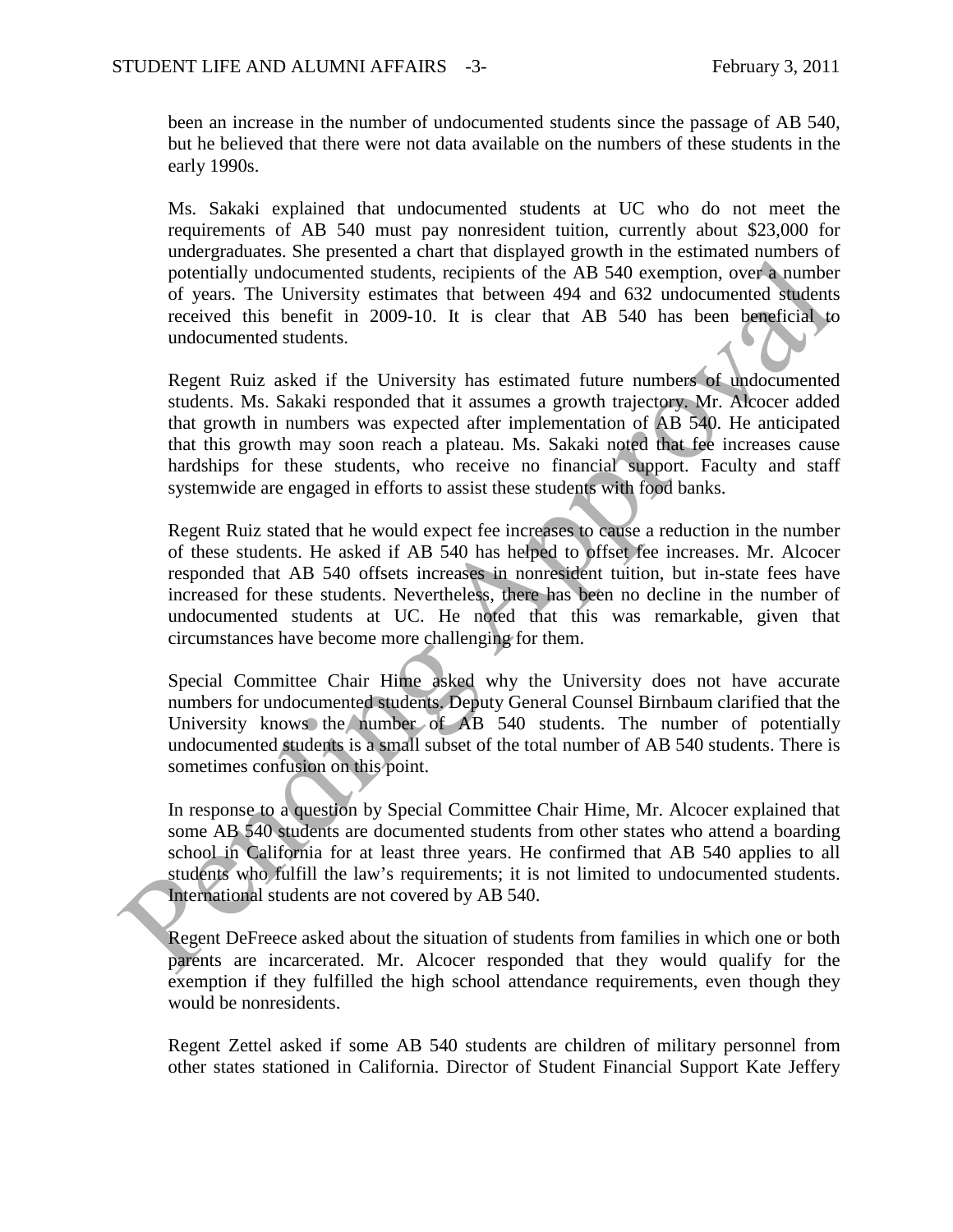responded that this was not likely. Those students would be able to establish California residency through another route, an exception in the residency code.

Regent Zettel referred to the estimate of between 600 and 800 undocumented students and asked about the uncertainty in that range. She asked who the unknown students were. Mr. Alcocer responded that these students are most likely undocumented.

In response to a question by Special Committee Chair Hime, Mr. Alcocer stated that the number of AB 540 students at UC in the previous year was slightly over 1,500. The University estimates that between 494 and 632 of these were undocumented students. General Counsel Robinson reiterated the fact that AB 540 applies to a larger group of students, not only to undocumented students. This was an important factor in the decision by the California State Supreme Court during the past year to uphold AB 540. In response to a question by Special Committee Chair Hime, Mr. Alcocer staced that thum<br>there of AB 540 students at UC in the previous year was slightly over 1.500. The<br>University estimates that between 494 and 632 of the

Regent Ruiz expressed concern about the opportunity for abuse in the AB 540 process. He asked about University measures to prevent abuse. Ms. Jeffery responded that the University does not believe there is abuse in the process. The University verifies that applicants have fulfilled the requirements for the AB 540 exemption.

Regent Ruiz stated that, in his view, some degree of abuse occurs when families move children to California high schools so that they can qualify for the exemption. Regent DeFreece observed that, if such abuse occurs, it occurs at the high school level, not at UC.

Regent Zettel stated that the University must address this issue and the issue of financial aid, if the California Development, Relief and Education for Alien Minors (DREAM) Act is enacted. Ms. Jeffery responded that documented AB 540 students receive financial aid and would receive financial aid regardless of AB 540. They are nonresidents but eligible for federal and University aid.

In response to a question by Special Committee Chair Hime, Ms. Jeffery confirmed that, of the 1,500 AB 540 students, about 900 are eligible for financial aid from sources other than the State, while the remaining 600 are not, but receive a waiver of nonresident tuition.

Regent Zettel asked if the University has considered waiving the return-to-aid component of fees for undocumented students. Regent DeFreece recalled that he raised this issue at the previous meeting. Mr. Robinson observed that such an action would be considered a benefit. By law, if an educational benefit is provided to a student based on residency, the same benefit must be provided to all U.S. citizens regardless of residency.

Ms. Sakaki continued her presentation by observing that despite AB 540, undocumented students in California face significant financial barriers. They are ineligible for federal, State, or UC financial aid and cannot receive private loans. By contrast, needy documented students received on average over \$16,000 in aid in the previous year.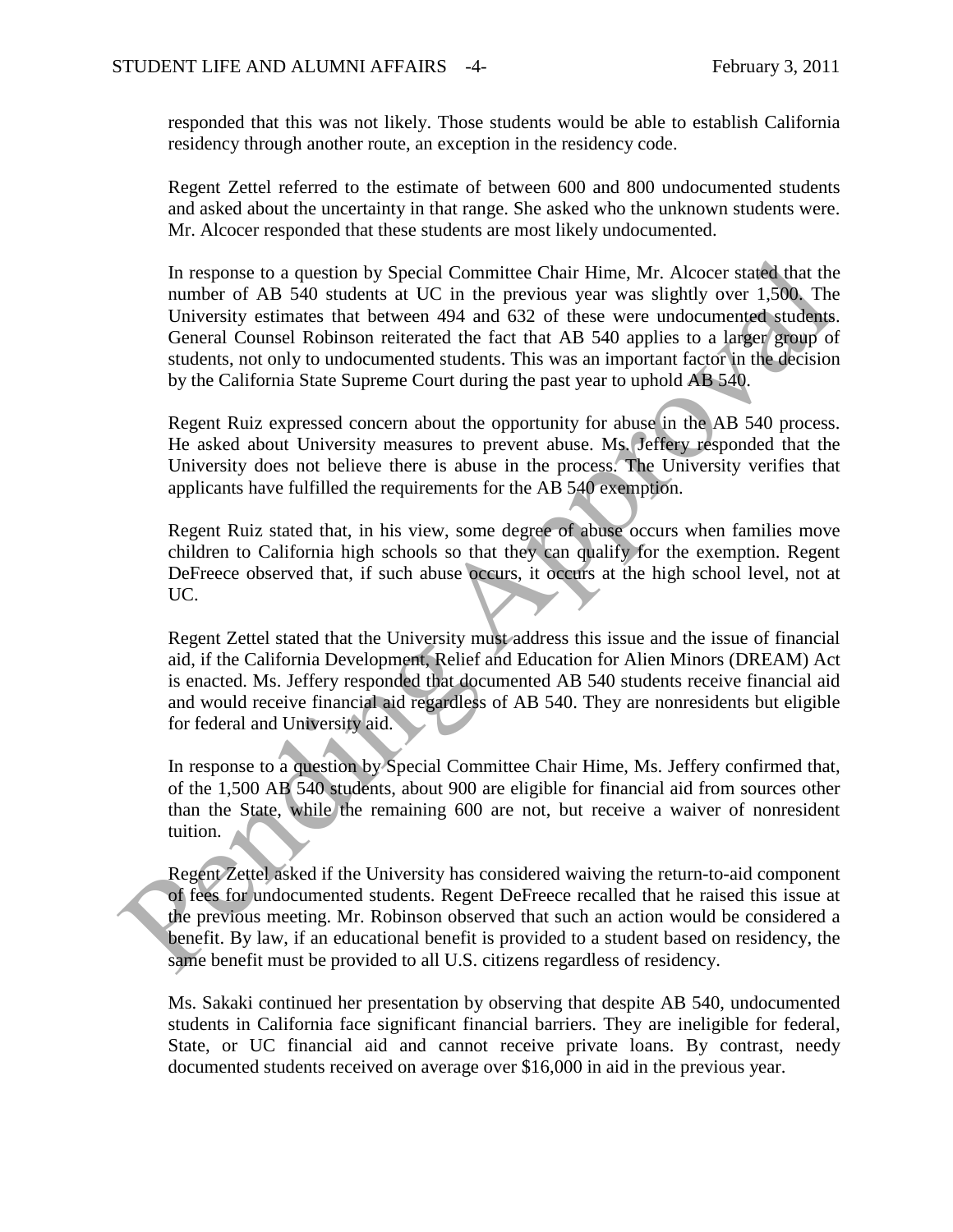In addition, undocumented students are legally restricted from formal employment, including work-study. Some of these students work at low-paying jobs. These typically informal types of employment include babysitting, lawn-mowing, and housekeeping. Other undocumented students must rely on scarce private scholarships that do not require a Social Security number or U.S. citizenship. Many rely on support from extended families and on donations from private individuals.

In recognition of these barriers, several efforts have been made at the federal and State levels to help undocumented students. The federal DREAM Act would have provided a path to permanent legal residency for a subset of undocumented persons who attend college or who serve in the U.S. armed services. It would have conferred immediate conditional legal status for this group, eliminating the risk of deportation. With this status, students could have established eligibility for federal loans and work-study, California residency, State and institutional aid, private loans, and employment. Not all undocumented students would have qualified for such benefits. Students would have to have been under age 16 when they entered the U.S. and would have to submit to a background check and provide information about other family members. Nevertheless, the federal DREAM Act would have dramatically improved conditions for many undocumented students and UC expressed support for the bill. The U.S. House of Representatives passed the DREAM Act in December 2010, but the bill stalled in the Senate. In recognition of these barriers, several efforts have been made at the federal and Statevels to help undocumented suchans. The focieral DREAM cet would have provided college or who serves in the U.S. armed services. It w

Efforts at the State level have come closer to success. A number of versions of the California DREAM Act have been introduced since 2003. Although these bills varied in their details, all focused on extending assistance to AB 540 undocumented students. Past versions of the California DREAM Act would have made students eligible for Cal Grants, institutional aid, or both. UC has supported each version of the bill. The California DREAM Act passed both houses of the State Legislature four times since 2006, but was vetoed by the Governor each time.

In response to a question by Special Committee Chair Hime, Ms. Sakaki confirmed that passage of the California DREAM Act would have a positive effect on the circumstances of about 600 UC students.

Regent-designate Hallett asked about the Governor's rationale for vetoing the bill. Ms. Jeffery responded that budgetary concerns were the stated rationale. Implementation would have required an increase in the State's contribution to the Cal Grant program as well as an increase in UC institutional aid.

Special Committee Chair Hime asked what the budgetary impact of 600 students would be. Mr. Alcocer estimated that the budgetary impact on UC would be around \$2 million annually.

Regent Zettel asked about undocumented students who would be unable to secure employment after graduation and unable to pay back loans. Ms. Jeffery responded that the California DREAM Act only addresses grants; these students would continue to be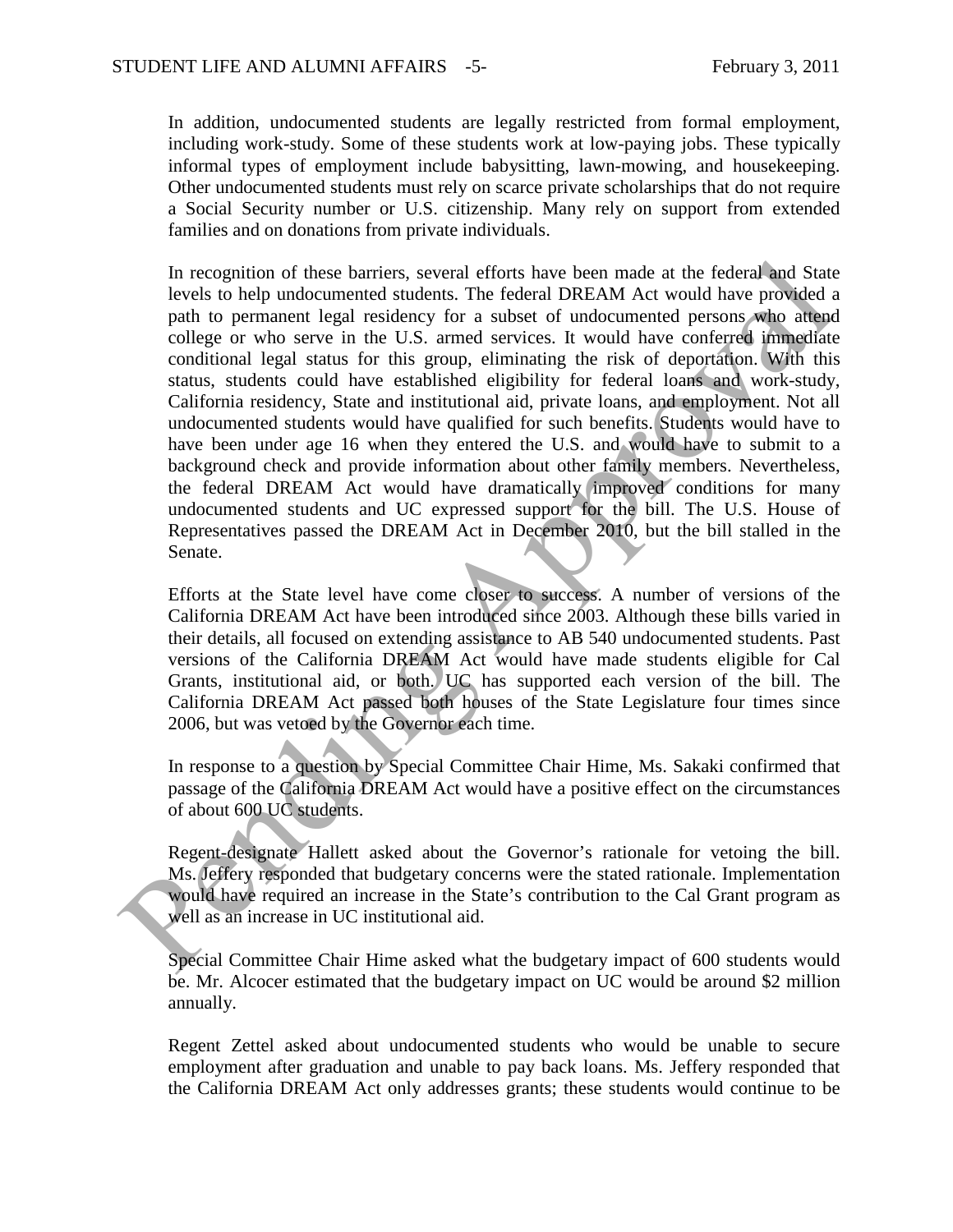ineligible for student loans. She also noted that some students are able to establish residency.

Regent Ruiz asked if the University tracks information on students who are later able to establish residency. Ms. Sakaki responded in the negative.

Regent Ruiz asked when the California DREAM Act might be introduced again, and if it were passed, how quickly the University could implement its provisions.

Ms. Sakaki noted that UC continues to support these legislative efforts. The previous month the California DREAM Act was reintroduced as two separate bills, one that would extend eligibility for institutional aid, the other for Cal Grants. The impact of these bills on undocumented students at UC would be significant. Approximately 400 students would become eligible for UC grants and about 300 would become eligible for Cal Grants. The University estimates that, taken together, these bills would provide about \$6 million in financial aid to these students. Without action at the federal level, however, the students would still lack legal status in the U.S. and remain subject to deportation. They would not have access to federal grants or to federal or private student loans. Nextar taxto when the Cantonia Detectminate Cantonia and the Cantonia and the California Bottom (and the University could implement its provisions.<br>
Ms. Sakaki noted that UC continues to support these legislative efforts.

In response to a question by Special Committee Chair Hime, Mr. Alcocer responded that \$4 million would be provided in Cal Grants under this scenario.

Special Committee Chair Hime expressed confidence that the California DREAM Act would be reintroduced, passed, and signed by the Governor, perhaps becoming effective January 1, 2012. The University might wish to ensure that DREAM Act provisions become applicable to students beginning in fall 2012, so that budget plans can be made accordingly.

Regent Zettel asked if the University encourages students to apply for citizenship. She stressed that the University should protect the California workforce and retain individuals in the state who have been educated at UC.

Secretary and Chief of Staff Griffiths observed that AB 540 includes the requirement that students be on the path to legal residency eligibility.

Regent Cheng noted that many undocumented students are in the process of applying for citizenship. He stated that he knew one student who has been in this process for over 13 years. This student recently turned 21 and has had to begin the process again. Many undocumented students were born and raised in California and have no desire to go to any other country. The desire to contribute to the U.S. and California motivates their efforts for passage of the federal and California DREAM Acts.

Faculty Representative Anderson stated that he is a naturalized U.S. citizen. He expressed the view that influential citizens should be made aware of the unnecessary complexity of the application process for U.S. citizenship and should communicate with members of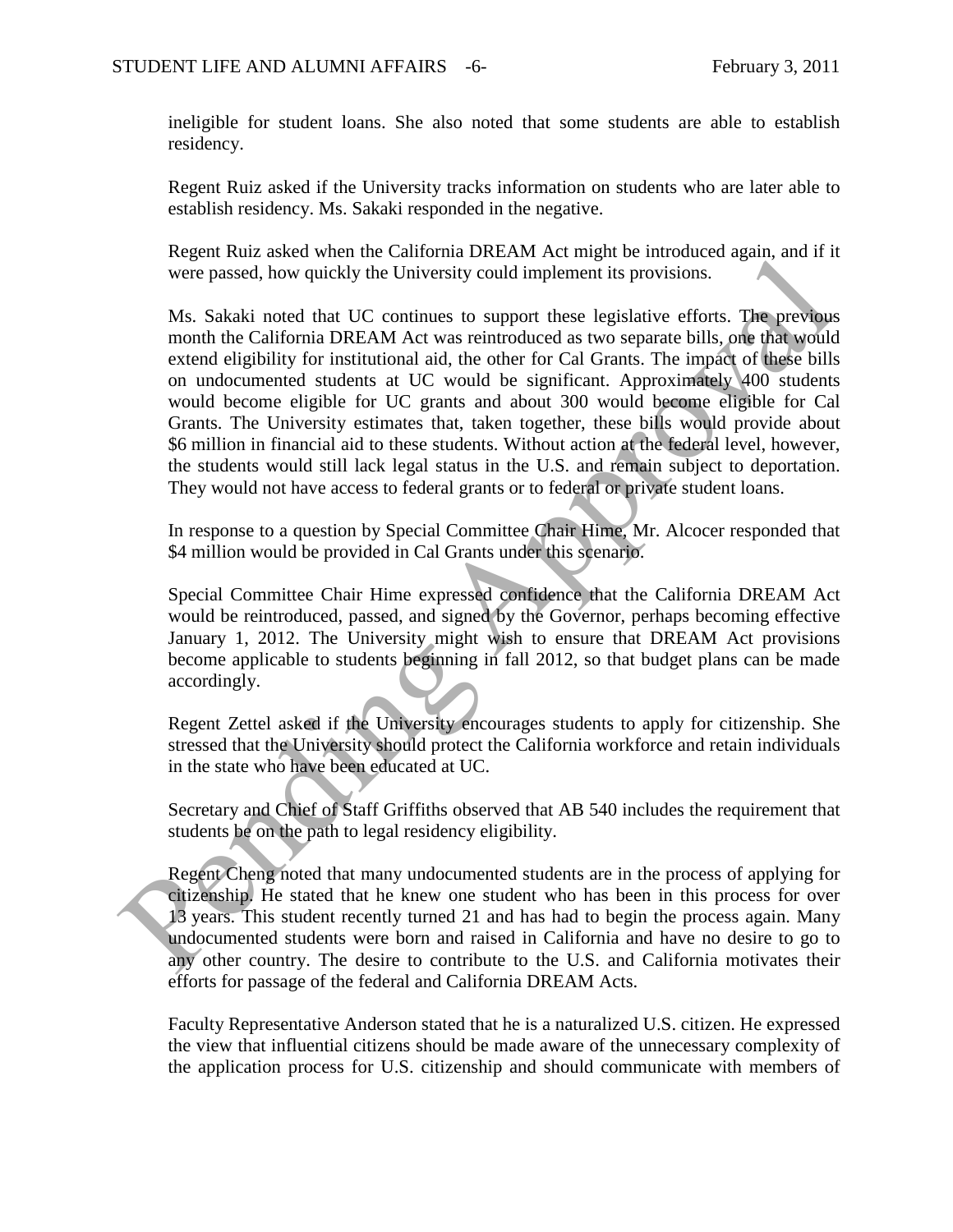Congress about this matter. He observed that the difficulty of the process undermines the interests of the U.S.

Ms. Sakaki noted that Governor Brown has indicated support for the California DREAM Act. Observers agree that the California DREAM Act is fully compliant with federal law and would withstand potential legal challenges in the courts. She noted that the Regents will have an important role to play if the bill is enacted. Due to the University's constitutional autonomy, the Regents would need to approve a parallel UC policy. In spite of past setbacks, the University believes that there is a positive outlook for changes in 2011.

Regent Ruiz asked about the financial impact to UC of the California DREAM Act. Ms. Jeffery responded that UC would have to change its policy in order to allow undocumented students to be eligible for institutional aid. She estimated the impact to be around \$2 million, but noted that the cost might vary, depending on how the University implements the new policy.

Regent Ruiz asked if making undocumented students eligible for institutional financial aid would take away such aid from qualified documented students. Ms. Jeffery responded that undocumented students are paying into the financial aid system and would receive aid from that system.

Regent Zettel asked if the Governor's proposed budget for the coming fiscal year includes full funding for Cal Grants. Ms. Jeffery responded in the affirmative.

Regent Zettel asked if the bill would provide increased funding for the newly eligible students so that financial aid for students would not decrease overall. Ms. Jeffery responded that it would require an increase in investment in the Cal Grant program. If there are more eligible students in this entitlement program, the State would need to provide funding for them. on marries and monotonical did by the control of the matter. The control on the matter of past sebacks, the University believes that there is a positive outlook for change in of past sebacks, the University believes that t

In response to questions by Special Committee Chair Hime, Mr. Alcocer responded that the increased cost to the Cal Grant program for UC students would be about \$3 million to \$4 million. Ms. Jeffery confirmed that this is State funding within the purview of the Legislature.

Special Committee Chair Hime reiterated that the cost to UC would be an additional \$2 million in institutional aid. He asked about the total amount of UC's funding for institutional financial aid. Mr. Alcocer responded that it was slightly more than \$550 million.

Regent Cheng observed that President Yudof has expressed support for the DREAM Act at both the federal and State levels. He stated that this would be a good time for the Regents to express support for the California DREAM Act.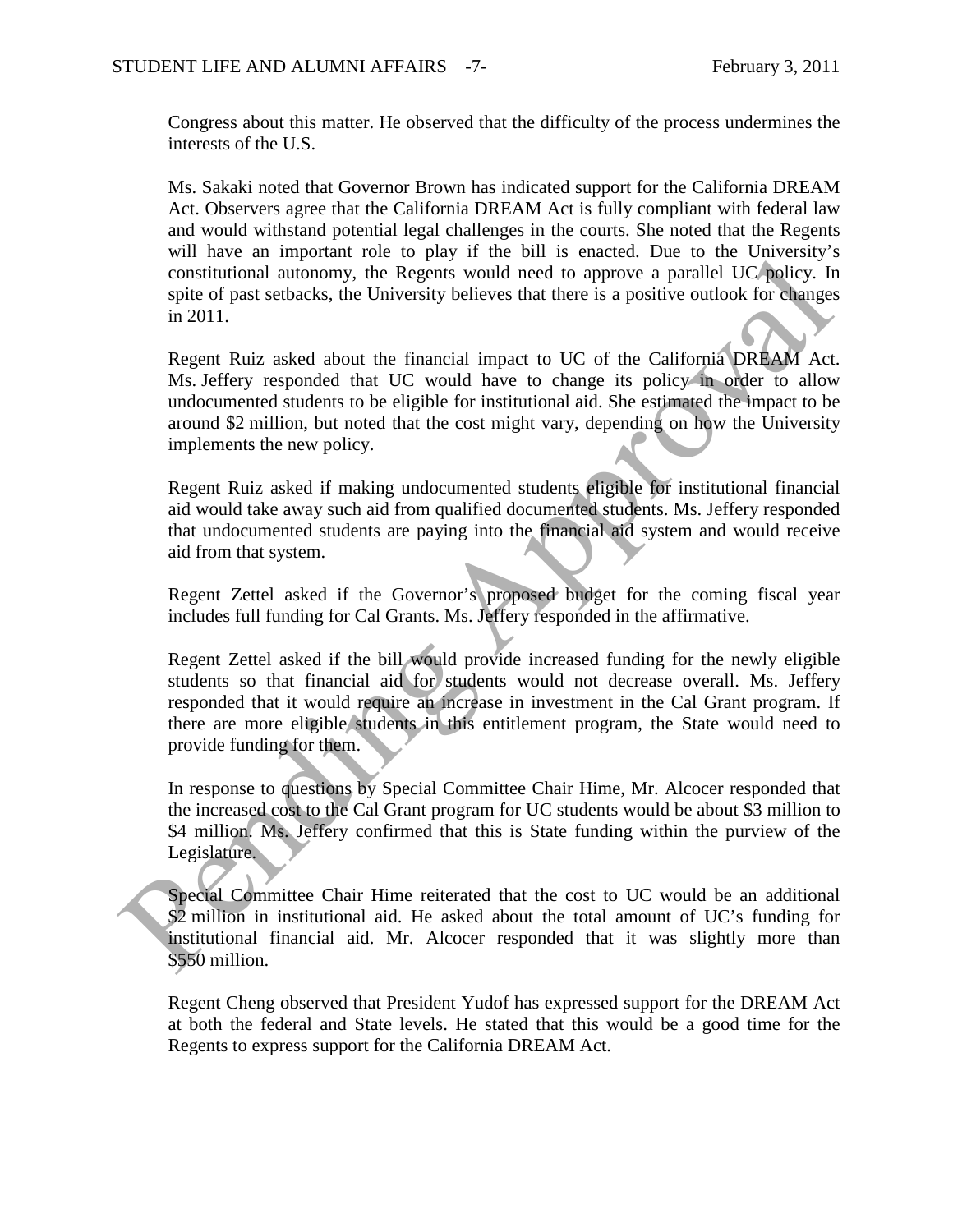Regent Zettel asked about the bill's political viability. Special Committee Chair Hime anticipated that the California DREAM Act would have sufficient support in both houses of the State Legislature to pass, while the Governor has indicated that he would sign the bill. He asked about the University's position.

Associate Vice President and Director – State Governmental Relations Juarez responded that the University has consistently expressed support for DREAM Act bills and he expected that it would continue to do so. He recalled that the Regents have delegated responsibility to the President for adopting positions on legislation, although they can take a separate position if they so choose. The Regents would have a role to play in implementation of the DREAM Act at UC.

Special Committee Chair Hime noted that because the Regents have consistently supported this legislation through the President in the past, they should indicate to him their continuing support. He suggested that the University develop a process for implementation in advance, so that UC will be prepared to act immediately on passage of the law. and one one consideration of solutions of solutions of solutions of solutions of the resident of the depends that appear and the respective the proposition of the protection of the protector. The Regenst would have a role

Regent Cheng concurred with this suggestion. He reiterated his view that it would be beneficial for the Regents to take a position in support of this legislation; it would be a significant step in the view of students and the public.

Regent-designate Mireles concurred that an expression of support by the Regents for students who often feel marginalized would be significant.

Secretary and Chief of Staff Griffiths pointed out that the current item was for discussion only and that this Special Committee could not take a position on legislation. This would appropriately be a matter for further discussion by a Standing Committee of the Board.

Regent Ruiz recalled that students had asked individual Regents to sign a letter of support for the DREAM Act at the January Regents meeting. Regent Cheng noted that several Regents signed the letter and that students planned to rally in Sacramento in two weeks for this cause.

### 4. **PRESENTATION ON SELECTION OF STUDENT REPRESENTATIVES TO ATTEND BOARD OF REGENTS MEETINGS**

[Background material was mailed to the Special Committee in advance of the meeting, and a copy is on file in the Office of the Secretary and Chief of Staff.]

Vice President Sakaki recalled that student representation at Regents meetings dates back to the mid-1960s, when it was proposed as a means of improving communication between students and Regents. The current process allows four student representatives to attend each day of a Regents meeting and includes reimbursement of their travel expenses. Hundreds of students have participated in this process, which has benefited students, administrators, and Regents by providing an informal opportunity for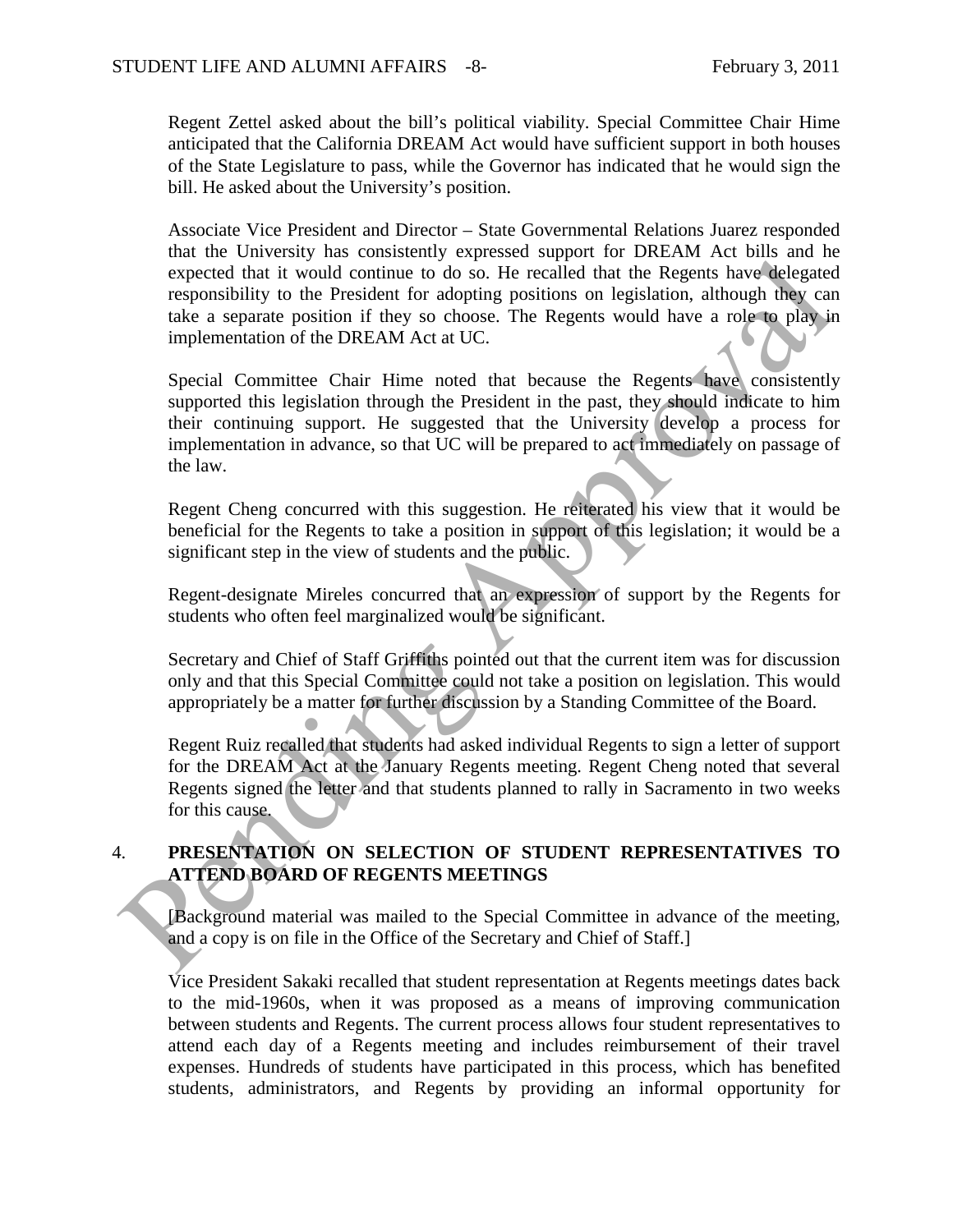interaction. Students have learned about the University's governance process and have encouraged other students to become involved in University issues.

Students who are interested in participating apply through the UC Student Association (UCSA). Prior to each Regents meeting, the application is distributed on campuses and is available online. All undergraduate, graduate, and professional students are eligible to apply. UCSA's University Affairs committee, with representatives from the campuses, selects the student participants. The committee takes into consideration the ratio of undergraduate to graduate students and the campuses represented. Applicants provide information on their reasons for wishing to attend. Students who are not selected are encouraged to re-apply. After attending a Regents meeting, student representatives meet with UCSA's University Affairs director. Ms. Sakaki noted that she and her staff meet with the students to respond to questions or provide assistance.

Ms. Sakaki presented a chart displaying student representatives' attendance at Regents meetings for the 2009-10 and 2010-11 academic years, with numbers of applicants and numbers selected by campus. Nearly all applicants are selected. The University is seeking ways to reach more students and to increase the number of applications. This is a successful program which allows students to interact with Regents and administrators directly. The students return to their campuses and communicate with other students about their experiences. Generations of students who have served as student representatives have benefited from this opportunity. appy. Coars of consistent and consistent who representative and consideration that participants. The committee takes into consideration the failo of undergraduate to graduat suddent is consideration that participants infor

Regent DeFreece asked about the involvement of UC Davis. Ms. Sakaki responded that UC Davis had earlier decided not to be a member of UCSA; however, this does not preclude Davis students from participation. She felt that this last point could be better communicated.

Special Committee Chair Hime asked about the meals provided to student representatives. Ms. Sakaki replied that the students are invited to the lunch with Regents. Secretary and Chief of Staff Griffiths explained that an individual Regent may invite a student representative to dinner as a guest. In this case the cost of the meal would be covered.

Special Committee Chair Hime observed that the actual number of applicants might be smaller than stated on the chart because some students re-apply. He emphasized the importance of student representative attendance at Regents meetings and expressed concern that UC students are less aware of the Board when Regents meetings do not take place at various campuses. He stated that the Regents must maximize their visibility on the campuses. The number of student representatives who have attended Regents meetings is very small compared to the total size of the student body. He asked for better communication back to the campuses, through mainstream campus media, so that a broader base of students is aware of what occurs at Regents meetings. He suggested that at least four students, two from two different campuses, attend each meeting, with a rotation among the campuses so that all campuses will be represented, and that campus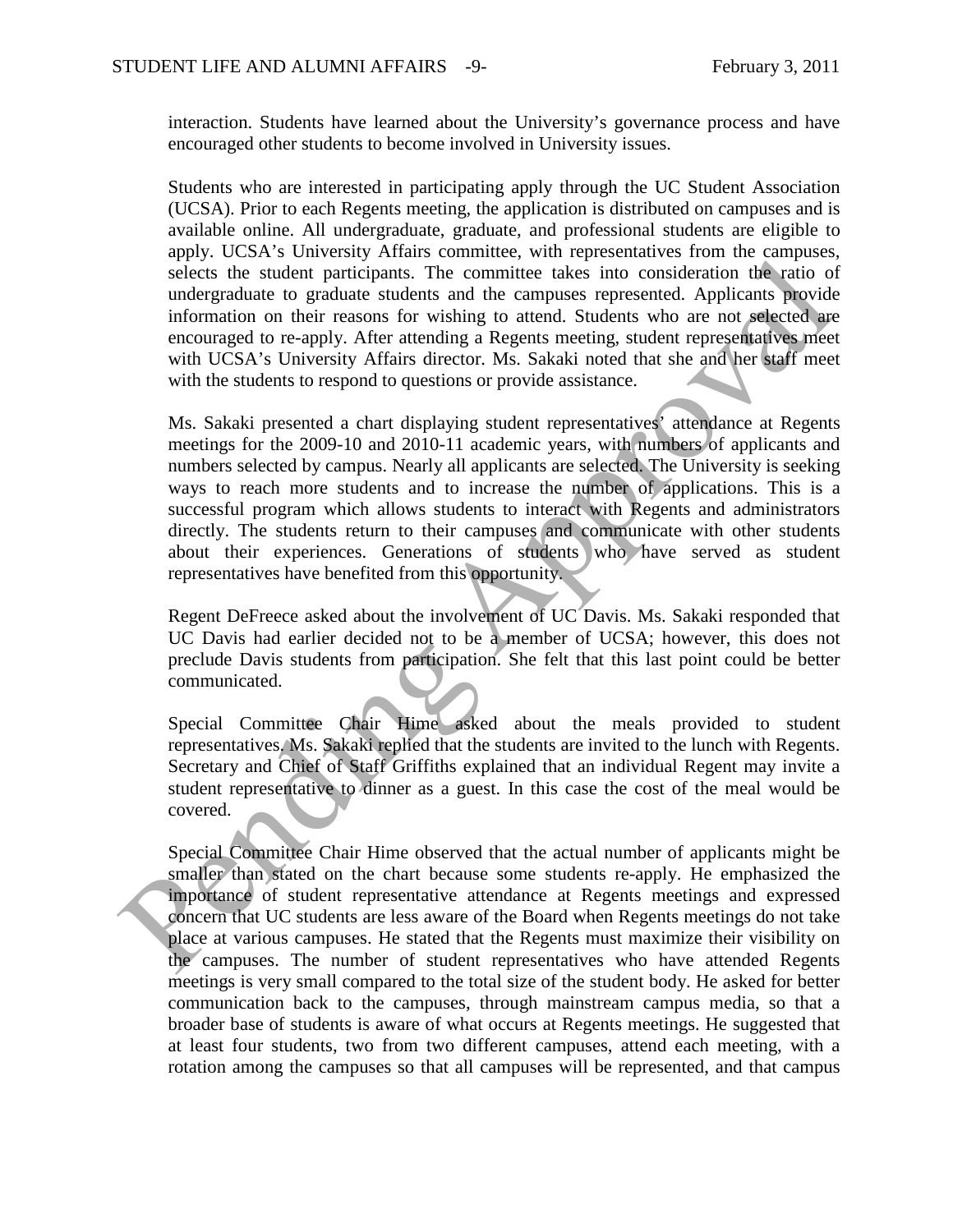media attend each meeting, so that a story or interview about the meeting will appear in a campus newspaper.

Ms. Sakaki reported that her office is working with UCSA on modifications to the application and to improve communications. She observed that student representatives serve on many committees throughout the UC system, and are concerned with issues such as information technology and financial aid. The University ensures that these committee positions are filled. The timing of meetings is not always convenient for students because of their academic schedules. As many as 12 student representatives can attend any Regents meeting over the three days.

Regent Ruiz expressed his view that Regents should interact more with students and develop a stronger relationship with them. He suggested that students invite Regents to visit the campuses and meet with student groups. Regents have asked the students to assist in advocating for the University and Regent Ruiz stated that he was proud of the work students have done in support of UC.

Special Committee Chair Hime concurred that it was important for the Regents as individuals to visit campuses as well as for students to attend Regents meetings. Referring to the chart presented earlier, he expressed concern about the uneven representation of the campuses by student participants; in some cases large campuses had relatively few student representatives attending. The University should make a concentrated effort to provide guidance to UCSA on this process to ensure that all campuses are represented and to ensure that a message is brought back to a broad base of students. as information sendomic means and a react that the contribution and the end that the state of their readers and the state of the timing of meetings is not always convenient for students because<br>of their academic schedulas.

Ms. Sakaki expressed her commitment to this effort. The vice chancellors for student affairs are engaged as well. She stated that she and her staff would examine additional opportunities for Regents to interact with students.

Regent Cheng noted that the student Regent and student Regent-designate visit all the campuses. He invited other Regents to participate in these visits with chancellors, administrators, faculty, staff, and student groups. He praised the flexibility of the student representative process, noting that many students who have attended Regents meetings were not UCSA members or involved in student government.

Regent Hime requested that the proposal from UCSA and the administration on an updated student application process for attending Regents meetings be brought to his attention by the end of February 2011, including a proposal on how each campus would be represented on a regular basis. Ms. Sakaki responded that she would follow up on this request.

Regent Cheng stated that he and the student Regent-designate wished to participate in developing this proposal.